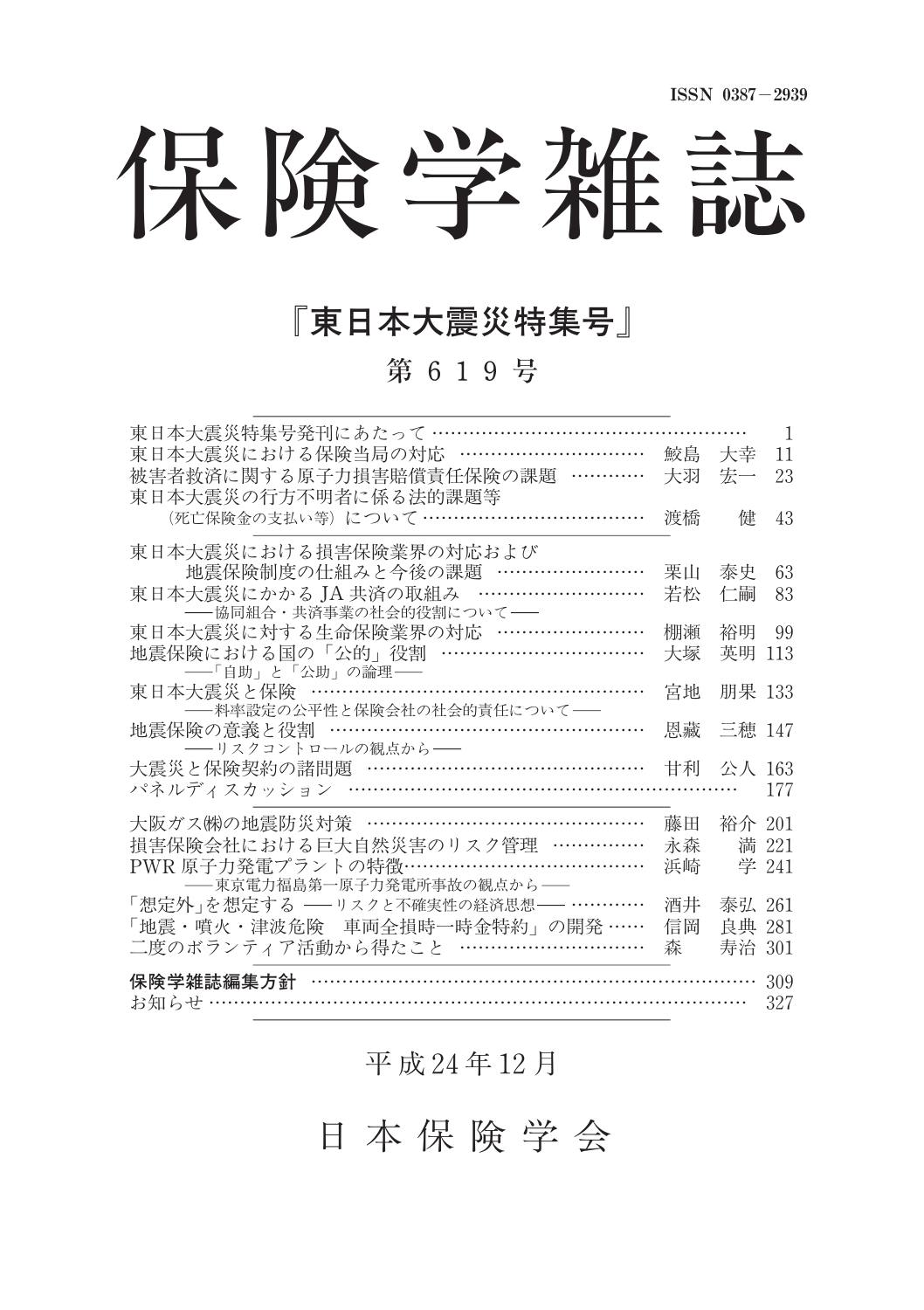|                        | 保 | 険 学 雑 誌 |  |             |                                                              |  |
|------------------------|---|---------|--|-------------|--------------------------------------------------------------|--|
|                        | 第 | 619 号   |  |             |                                                              |  |
| 平成24年12月31日            |   | - 発行    |  |             |                                                              |  |
| 《非壳品》                  |   |         |  |             |                                                              |  |
|                        |   | 編集委員    |  | 浜<br>中      | 降                                                            |  |
|                        |   |         |  | 井<br>$\Box$ | 富<br>夫                                                       |  |
|                        |   |         |  | 石田          | 成<br>一頁叶                                                     |  |
|                        |   |         |  |             | 河本淳孝                                                         |  |
|                        |   |         |  |             | 澤本百合                                                         |  |
|                        |   |         |  | 野幕<br>Ш     | 朗                                                            |  |
|                        |   |         |  |             |                                                              |  |
| 編 集 兼<br>発 行 者         | Ħ |         |  |             | 本保険学会                                                        |  |
| $\overline{3}101-8335$ |   |         |  |             | 東京都千代田区神田淡路町 2-9<br>公益財団法人損害保険事業総合研究所内                       |  |
|                        |   |         |  |             |                                                              |  |
| 発 行 所                  | H |         |  |             | 本保険学会                                                        |  |
| ক্ত101-8335            |   | 電       |  |             | 東京都千代田区神田淡路町 2-9<br>公益財団法人損害保険事業総合研究所内<br>話 (03) 3255 - 5511 |  |
|                        |   |         |  |             | 振替口座 00160-8-607601                                          |  |

印刷所 株式会社 松 涛 企 画 〠101-0051 東京都千代田区神田神保町2-445階